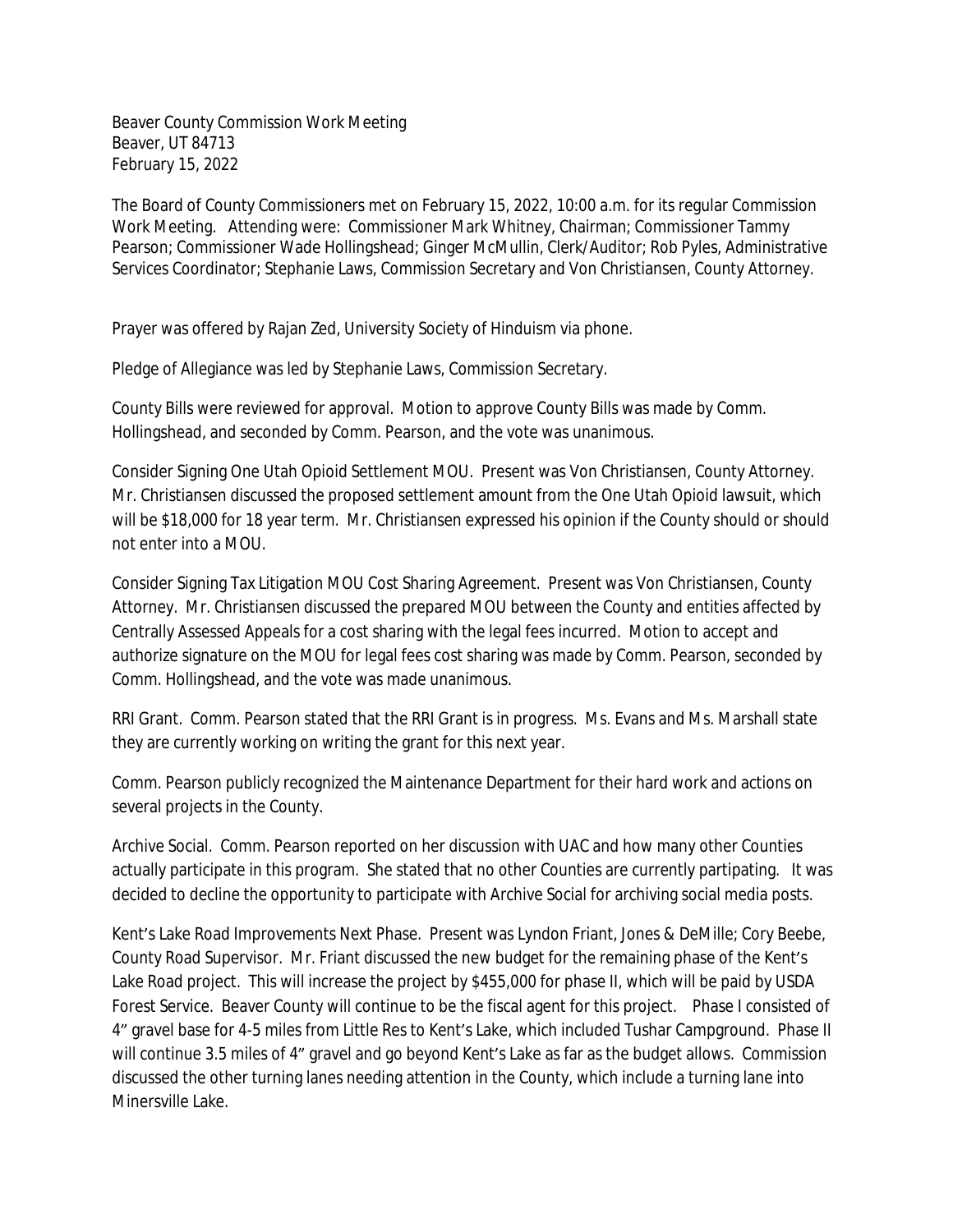Minersville Flood Basin. Present was Cory Beebe, Road Supervisor. Comm. Whitney expressed concern with participating on the clean out at the Minersville Flood Basin. This basin only protects Hwy 21, it does not include Minersville Town. Comm. Hollingshead expressed his concern as well. Comm. Whitney discussed with the other two Commissioners, his concern regarding the project size will be bigger than Beaver County can handle at this time. Mr. Beebe stated if the project is contracted out it could be a little cheaper to complete. It was the consensus of the Commission to not monetarily obligate Beaver County for the Flood Basin. Comm. Whitney expressed his appreciation to the Road Department and their efforts on the roads.

End of Year Real, Personal and Centrally Assessed Totals. Present was LeeAnn Franklin, County Treasurer. Ms. Franklin discussed with the Commissioners the year end values of Real, Personal Property and Centrally Assessed values.

ESRI Arc Map GIS Software. Present were Keven Whicker, GIS; Stephanie Laws, Commission Secretary. Mr. Whicker discussed the ESRI software that is currently being used for mapping in the County. Mr. Whicker is requesting additional single use software on the ESRI software, to assist in the Plat Map Creation project. Motion to allow the purchase a single use ESRI software was made by Comm. Hollingshead, seconded by Comm. Pearson, and the vote was made unanimous. It was also discussed to increase the weed spray bid to \$7000 from \$5000 that was originally bid. Mr. Whicker discussed the BLM Sage Grouse Management Plan currently being revisited, this will allow Beaver County to be a cooperating agency. It was the consensus of the Commission to be a cooperating agency on the BLM Sage Grouse Management Plan.

Break for Lunch.

## Reconvene

Surplus Item. Commission discussed the calf roping chute to be declared as surplus. Motion to declare the calf roping chute with a minimum bid of \$10, from the fairgrounds as surplus, was made by Comm. Pearson, seconded by Comm. Hollingshead, and the vote was made unanimous.

Opioid Settlement. It was decided to use the Prevention Coalition Board that Commissioner Pearson sits on to discuss the needs in the County for the uses of funds from the Opioid Settlement.

Service Districts. Commission discussed the bylaws and the inconsistencies within the service districts. It was decided to review the bylaws and revisit the topic at a future meeting.

Senior Center Generators. Ms. Laws discussed with the Commission the grant timeline and the need to install the generators before the grant sunsets in June. It was stated that the generators were ordered and need concrete to place them on when they are installed.

ReConnect Program. Motion to authorize a letter of support for a ReConnect Program for rural broadband was made by Comm. Hollingshead, seconded by Comm. Pearson, and the vote was made unanimous.